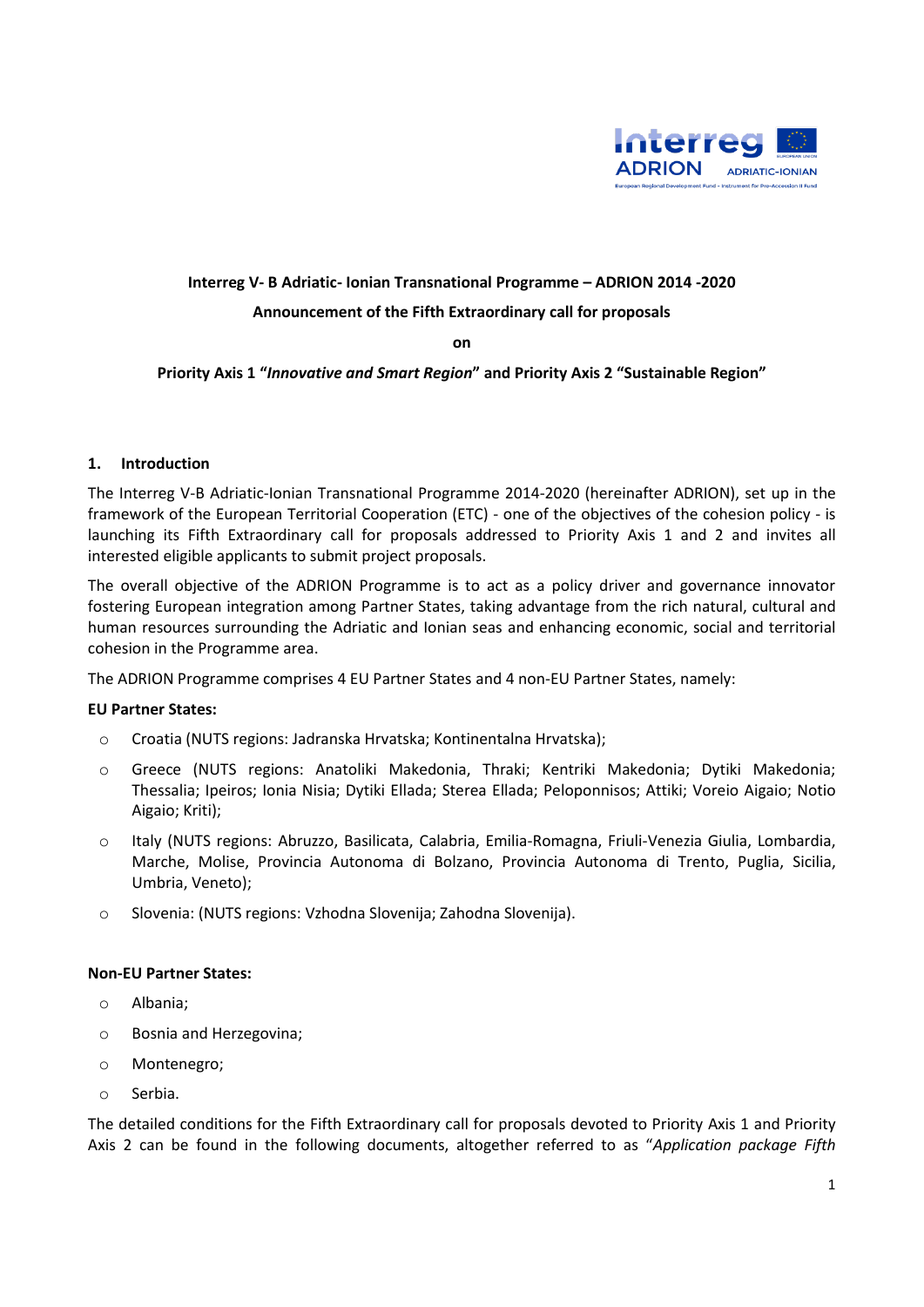*Extraordinary call for proposals*", which constitutes an integral part of this call announcement and are available for download (as separated documents or as a single zipped file) from the Programme website [www.interregadrion.eu:](http://www.interregadrion.eu/)

- o ADRION Cooperation Programme adopted by the European Commission with Decision C (2015) 7147;
- $\circ$  Programme Manual Fifth Extraordinary call for proposals Priority Axes 1 and 2;
- o Off-line application form (for information purposes);
- o Declarations templates;
- o Applicants' Guidelines on the use of electronic monitoring system (e-MS) (for information purposes).

#### **2. Thematic Focus**

The overall goal of the Fifth Extraordinary call for proposals is to **raise competences and skills in domains** considered of **strategic relevance for the Adriatic-Ionian programme area**, **bridging to the new programming period**, and ideally **progressing in its path of sustaining marine/maritime, environmental and social innovation topics**.

The Fifth Extraordinary call for proposals is open **only to the following topics**:

- o **Topic 1: Blue Economy**
- o **Topic 2: Social Innovation**
- o **Topic 3: Renewable Energy**
- o **Topic 4: Circular Economy**

**Project proposals submitted under Topics 1 and 2 will be funded in the framework of the Priority Axis 1, whereas the project proposals submitted under Topics 3 and 4 will be funded under the Priority Axis 2.**

**A project proposal must refer only to one of the above topics of the call. The missing indication of the topic to which the project proposal refers to will bring to the exclusion of the project proposal (eligibility criterion).**

The Fifth Extraordinary call for proposals is focused on some of the topics of strategic relevance for both the ADRION Programme and the EUSAIR Macro-regional strategy and shall contribute to bridge the current to the new programming period.

It will also contribute to prepare the ground for further cooperation between EU and IPA countries and encourage the effective use of future EU funds in the domain of research and innovation.

**The implementation of the joint master programmes accredited by the respective universities will take place in the 2021-2027 programming period and will get further financial support; the projects successfully complying with the goals of the present call shall be considered as strategic and granted in the 2021-2027 IPA ADRION Programme.** 

**Interested applicants are required to follow the main technical elements as indicated below when drafting their project proposal**: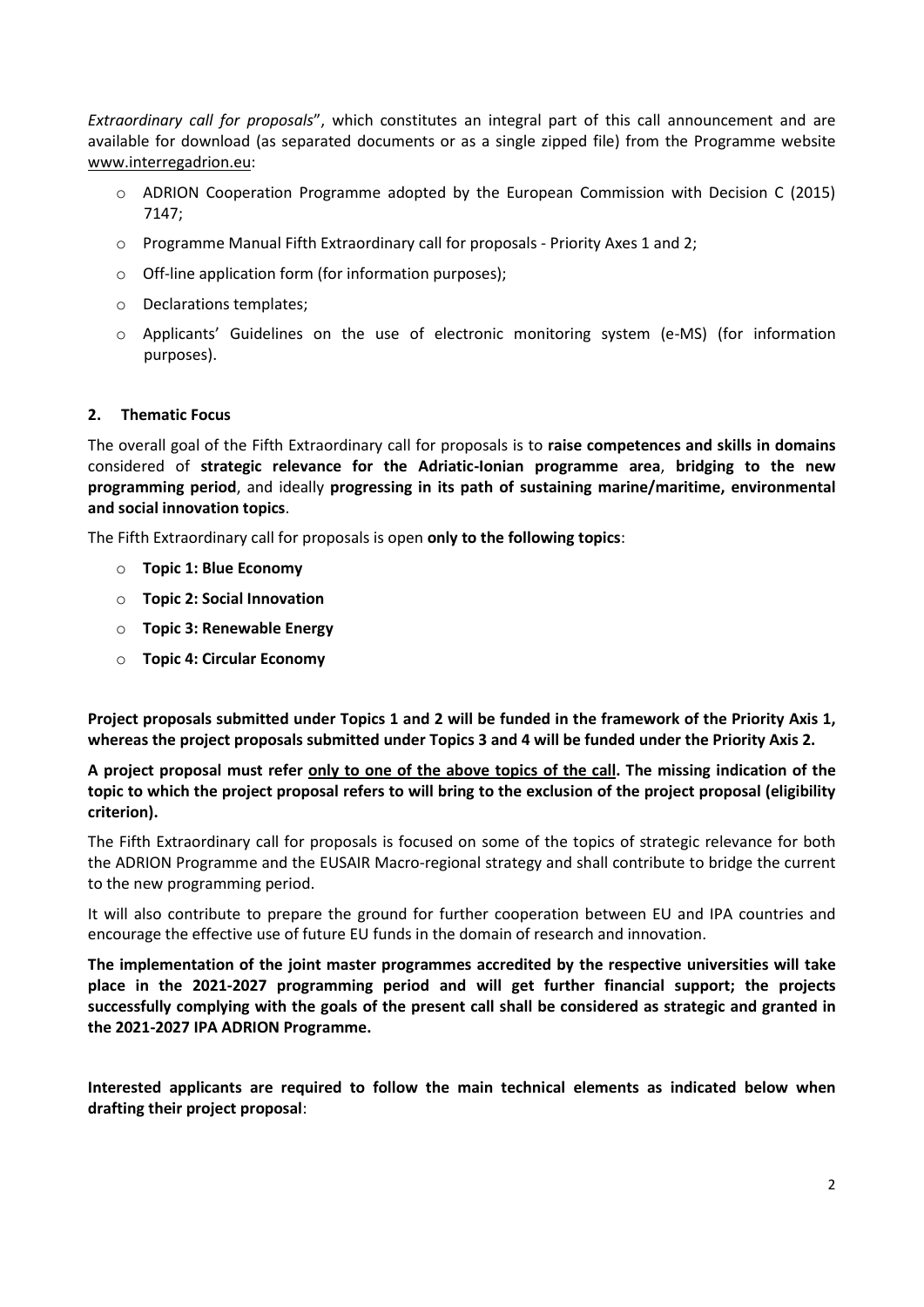## *Structure of the project proposal*

In addition to the Work Package Management – which will also includes Communication activities – at least the following activities listed below must be included in the compulsory Work Packages (WP):

## *WPT1 – Networking and implementation of Education and Training Programme concept*

- o Setting in place a network of universities/faculties, research institutions and business partners working together on skills' enhancement and capacity building in the thematic domain selected.
- $\circ$  Organisation and implementation of training courses, summer schools or any other educational form either individually or jointly to prepare and promote the future master on the thematic domain selected. These activities must involve at least 25 persons per country.
- o Exchange of experience, best practices, staff exchange and mutual learning processes for the definition of the joint master and curricula, as well as its functioning.

For their implementation the following elements can be considered:

- different settings on-line/classroom sessions, boot camps, work-based sessions, summer schools; study visits;
- formats part-time, full-time, formal education and training, open learning;
- methods webinars/online events and workshops, peer-to-peer learning, exchange of experience, including short-term staff exchange between partners.

The work package must include, per each involved partner, at least 1 representative responsible for the development of each of the sub-points above.

#### *WPT2 – Definition of a joint master degree on the thematic domain selected*

- $\circ$  Definition of a joint master to be realized by the universities network. The joint master must be conceived in a way that participants shall have the chance of attending a specific university for some courses/modules (at least 50% of the total master duration) and another participating university for other courses/modules and/or professors shall be hosted by other universities. The joint master must foresee the students' mobility in at least two different universities and in one business partner/research institution.
- $\circ$  Joint master must include agreed language policy and a mechanism for recognition of study periods within the partnership. Additionally, the partnership must develop joint students' admission requirements and selection procedures. Students' support services must also be envisaged (e.g. support in obtaining visa).
- o Definition of the university path and of the mobility scheme, in cooperation with business partner(s)/research institution(s), addressed to the identified target groups. The partnership must describe how the cooperation with business partner(s) or research institution(s) is organised and for which purpose.

# **3. Partnership requirements**

The project partnership of each project proposal must be composed by:

- At least **5 Universities/Faculties** coming from at least **5 different ADRION Partner States** (out of which at least **3 from 3 different ERDF Partner States** and at least **2 from two different IPA Partner States**).
- At least **1 business partner** (e.g.: SMEs) and/or **research institution** with specific expertise on the chosen topic, whose legal and operational seats are based in the ADRION programme area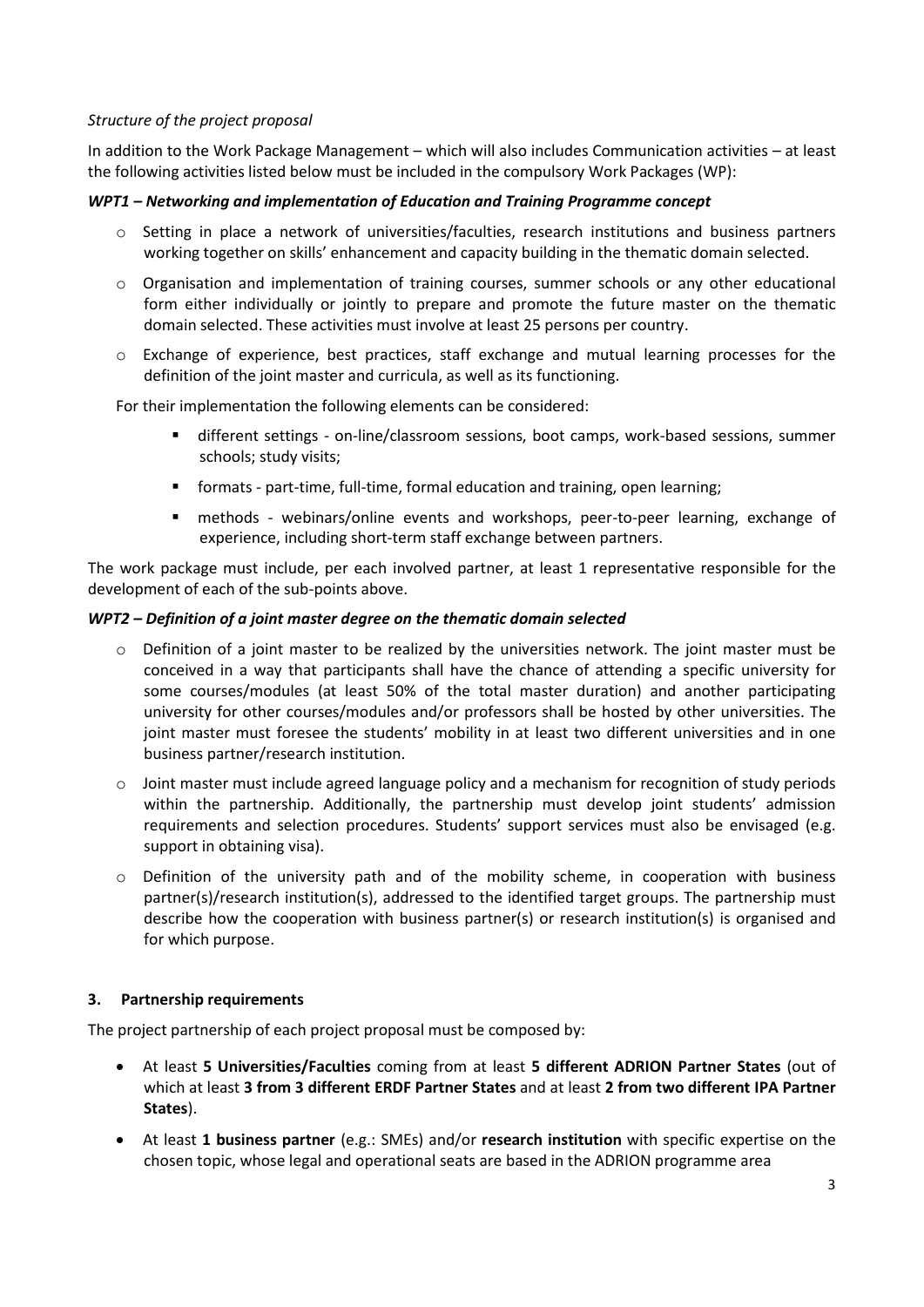## **A public university/faculty may be lead applicant in only one project proposal.**

## **A university/faculty can be project partner in no more than 3 project proposals**.

In case an infringement of the requirements above is detected, the eligibility of the partner – if compliant with all the other requirements - shall be determined by the time of arrival (i.e.: submission to the online application system e-MS system) of the project proposal.

The potential beneficiaries will be identified on the basis of VAT or other national identified number, indicated in the B section of the Application Form. Lack of provision of the aforementioned information (VAT or other national identifying number) will bring to the exclusion of the project proposal.

MA/JS reserve the right to verify the correctness of the provided information.

#### *Eligible financing partners*

The eligible financing partners must be:

- Universities/faculties located in ERDF or IPA II Partner States;
- Business institutions;
- Research institutions with specific expertise in relation to the chosen topic.

In addition to their competence to the selected topic, they must be:

- o Public or private bodies;
- o Bodies governed by public law, as defined in Article 2(4) of Directive 2014/24/EU on public procurement, i.e. bodies that have all of the following characteristics:
	- (a) They are established for the specific purpose of meeting needs in the general interest, not having an industrial or commercial character;
	- (b) They have legal personality; and
	- (c) They are financed, for the most part, by the State, regional or local authorities, or by other bodies governed by public law; or are subject to management supervision by those authorities or bodies; or have an administrative, managerial or supervisory board, more than half of whose members are appointed by the State, regional or local authorities, or by other bodies governed by public law;
- o Established under the national law of one of the Partner States participating in the Programme. Nationality will be determined on the basis of the organisation's statute/articles of incorporation which shall demonstrate that it has been established by an instrument governed by the internal law of a Partner State participating to the Programme. In this respect, any legal entity whose statute has been established under the national law of a country not participating to the Programme cannot be considered as an eligible partner, even if it has established branches/offices legally registered under the national law of a Partner State participating to the Programme;
- o Have their legal seat and their seat of operations in a Partner State/part of a Partner State included in the Programme area;
- o Be endowed with legal personality.

#### *Lead applicant*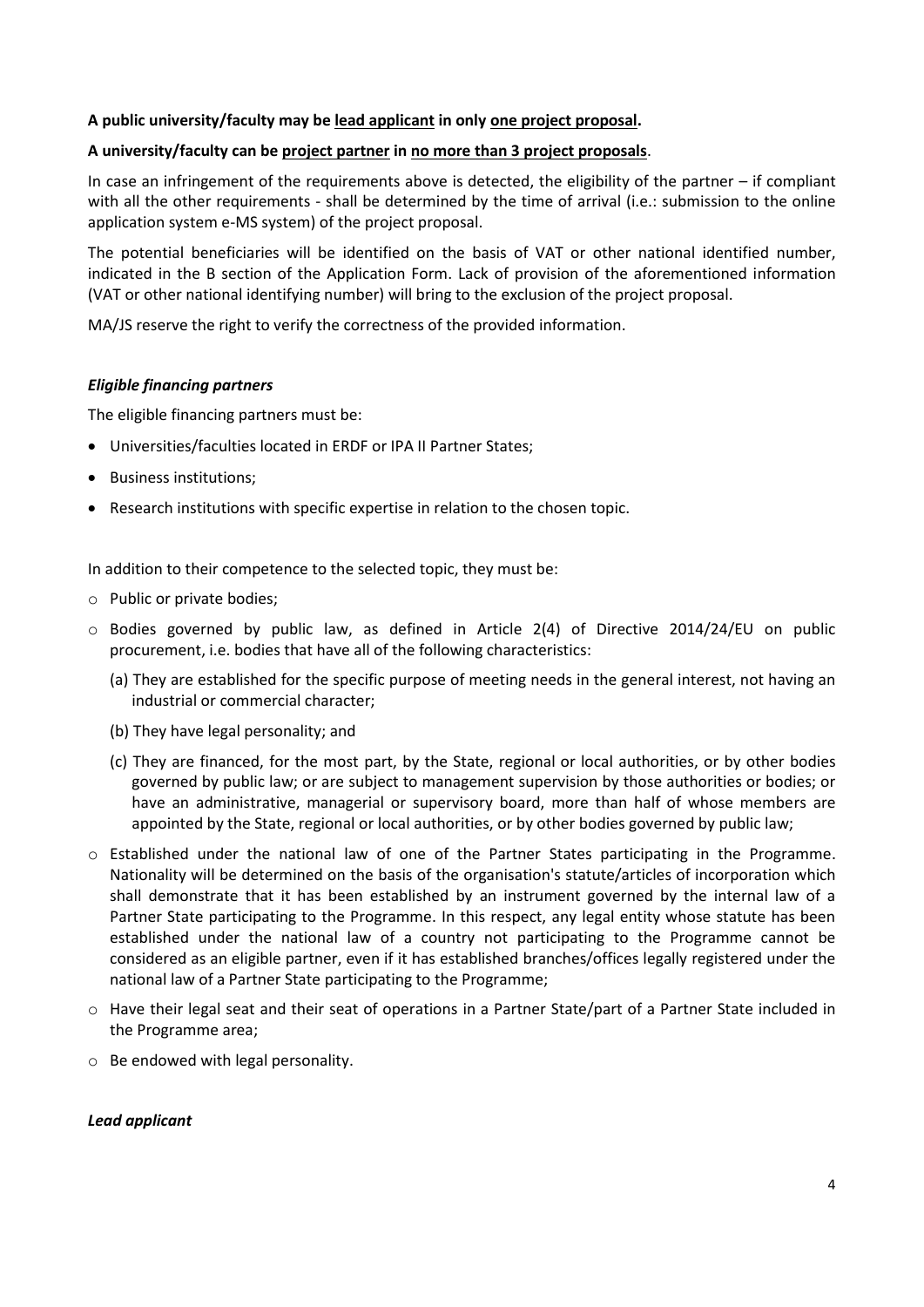According to art. 13 of Regulation (EU) No 1299/2013 "*where there are (two or) more beneficiaries of an operation in a cooperation Programme, one of them shall be designed by all the beneficiaries as lead beneficiary*" (Lead Partner principle).

# **The Lead Applicant must be a university/faculty located in an ERDF Partner State; it may be a public body or a body governed by public law.**

## *Other forms of participation within the projects – associated partners*

The ADRION Programme foresees the involvement of associated partners, i.e.: those bodies willing to be involved in a project with an observer or associated status without financially contributing to the project. The associated institutions do not account for the partnership minimum requirements; all expenditure incurred by these bodies shall be finally borne by any of the institutions acting as financing partners in order to be considered as eligible. The associated institutions must not act as service providers in order not to enter in conflict with public procurement rules.

The partnership must demonstrate the benefits that the involved Associated Partner shall bring to the project and its follow up. Expenditure incurred by these bodies shall be limited to reimbursement of travel and accommodation costs related to their participation in project meetings.

Associated partners may be universities, research, business bodies and any other institutions located in the ADRION programme area and considered as relevant for the selected topic. By a way of exception, to ease the bridging to ADRION programming period 2021-2027 and its enlarged geographical area, associated partners from San Marino and North Macedonia are encouraged to participate.

#### **4. Common provisions**

### **4.1 Time schedule and submission**

The Fifth Extraordinary call for proposals will be open from **7 June 2022 (h: 10:00) to 08 July 2022 (h: 15:00) – CEST time** and will follow a single step procedure, i.e. full Application Form and requested supporting documents shall have to be submitted by the indicated deadline.

Project proposals must be submitted in English language and only through the web-based electronic monitoring system (e-MS) available at [www.interregadrion.eu.](http://www.interregadrion.eu/)

Lead Applicant need to be registered on the e-MS system to be able to create and submit valid application forms.

The Lead Applicant shall be in charge for the submission of the Application on behalf of its partnership.

The application package for the Fifth Extraordinary call for proposals also contains the off-line template of application form for information purposes only. The only valid application form will be the one created and submitted via the e-MS.

Full information on the application and selection procedure is detailed in the chapter "*Procedure for submission and selection of operations"* of the Programme Manual.

# **4.2 Budget available**

The ADRION programme will allocate up to **EUR 4.000.000,00** EU contribution to the Fifth Extraordinary call for proposals, out of which EUR 3.000.000,00 ERDF and EUR 1.000.000,00 IPA II funds according to the following breakdown per Priority Axis: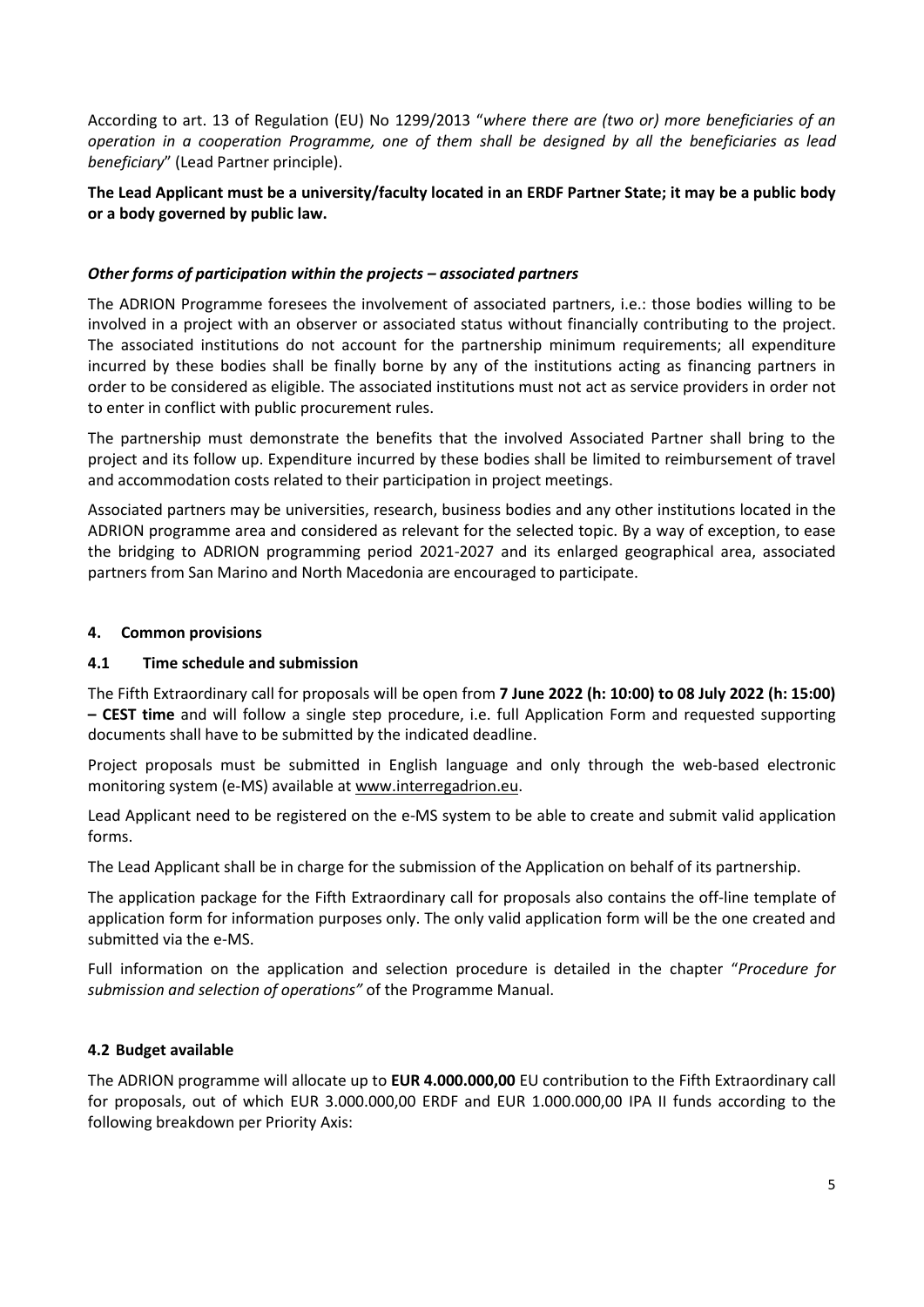|                        | <b>ERDF</b>  | <b>IPA</b>     | <b>Total EU</b><br>contribution<br>(85%) | <b>National</b><br>contribution<br>(15%) | <b>Total funding</b><br>(EU<br>contribution. +<br>national<br>contribution) |
|------------------------|--------------|----------------|------------------------------------------|------------------------------------------|-----------------------------------------------------------------------------|
| <b>Priority Axis 1</b> | 1.500.000,00 | 500.000,00 $1$ | 2.000.000,00                             | 352.941,18                               | 2.352.941,18                                                                |
| <b>Priority Axis 2</b> | 1.500.000,00 | 500.000,00     | 2.000.000,00                             | 352.941,18                               | 2.352.941,18                                                                |
| <b>TOTAL</b>           | 3.000.000,00 | 1.000.000,00   | 4.000.000,00                             | 705.882,35                               | 4.705.882,36                                                                |

Upon completion of the assessment, the submitted applications will be ranked and will be co-financed according to the EU resources available until exhaustion of funds.

However, the MC of the ADRION programme reserves the right not to commit all available resources, depending on the quality of submitted applications.

## **4.3 Project size**

Projects submitted within the framework of the ADRION Programme Fifth Extraordinary call for proposals shall have an EU contribution (ERDF + IPAII) up to a maximum **EUR 1.000.000,00** out of which up to **EUR 750.000,00 (ERDF)** and up to **EUR 250.000,00 (IPAII)**.

#### **4.4 Co-financing rate**

ADRION EU contribution will be limited to a co-financing rate up to 85% of eligible costs for all funding partners (i.e.: both benefitting from ERDF and IPA II contribution). The share of expenditure (at least 15%) not covered by ERDF or IPA II funds shall be ensured by national co-financing sources.

#### **4.5 Project duration**

As far as the fifth extraordinary call for proposals is concerned, the project activities shall start their implementation as from 1 October 2022 at the latest and **end no later than 30 June 2023**.

#### **4.6 Selection of projects**

The assessment of the application is coordinated by the Managing Authority/Joint Secretariat which will supervise a pool of experts. The National Contact Points shall support with the direct verification of some requirements of the project partners.

In order to ensure equal, fair and transparent approach, the project proposals are assessed according to a set of criteria previously elaborated by the Programme, approved by the Monitoring Committee and detailed below:

<sup>1</sup> IPA II amount includes ERDF funds in accordance with art. 20.2 of Regulation (EU) No 1299/2013. Such ERDF funds shall be used by IPA beneficiaries for the implementation of activities in their countries.